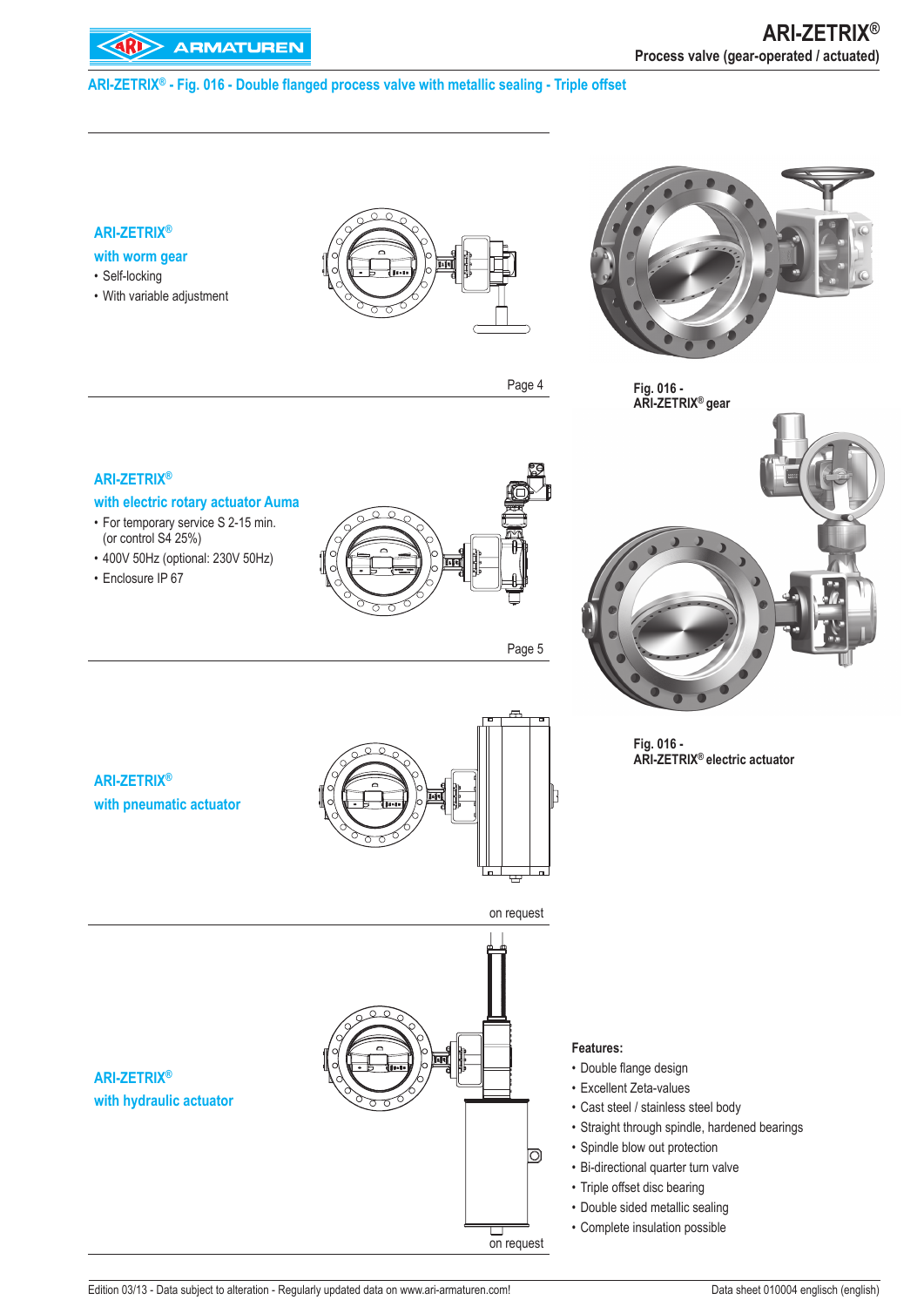## **EXP** ARMATUREN

## **Double flanged process valve - Triple offset (Cast steel, Stainless steel)**



| <b>Figure</b> | <b>Nominal</b><br>pressure                                         | <b>Material</b> | <b>Nominal</b><br>diameter | <b>Disc</b>  | <b>Stem</b>    |  |  |  |  |
|---------------|--------------------------------------------------------------------|-----------------|----------------------------|--------------|----------------|--|--|--|--|
| 31.016        | <b>PN10</b>                                                        | $1.0619 + N$    | DN150-600                  | $1.0619 + N$ | $1.4021 + O$ T |  |  |  |  |
| 32.016        | <b>PN16</b>                                                        | $1.0619 + N$    | DN150-600                  | $1.0619 + N$ | 1.4021+QT      |  |  |  |  |
| 34.016        | <b>PN25</b>                                                        | $1.0619 + N$    | DN150-600                  | $1.0619 + N$ | $1.4021 + QT$  |  |  |  |  |
| 35.016        | <b>PN40</b>                                                        | $1.0619 + N$    | DN150-600                  | $1.0619 + N$ | $1.4021 + QT$  |  |  |  |  |
|               |                                                                    |                 |                            |              |                |  |  |  |  |
| 51.016        | <b>PN10</b>                                                        | 1.4408          | DN150-600                  | 1.4408       | 1.4542         |  |  |  |  |
| 52.016        | <b>PN16</b>                                                        | 1.4408          | DN150-600                  | 1.4408       | 1.4542         |  |  |  |  |
| 54.016        | <b>PN25</b>                                                        | 1.4408          | DN150-600                  | 1.4408       | 1.4542         |  |  |  |  |
| 55.016        | <b>PN40</b>                                                        | 1.4408          | DN150-600                  | 1.4408       | 1.4542         |  |  |  |  |
|               | Face-to-face dimension FTF series 13 acc. to DIN EN 558 / ISO 5752 |                 |                            |              |                |  |  |  |  |

|                 | <b>Sealing element:</b>       |                                      |                                    |                                                                      |  |  |  |  |  |
|-----------------|-------------------------------|--------------------------------------|------------------------------------|----------------------------------------------------------------------|--|--|--|--|--|
|                 |                               | · Graphite / X2CrNiMoN22-5-3, 1.4462 | $-10^{\circ}$ C to $400^{\circ}$ C |                                                                      |  |  |  |  |  |
|                 |                               | Max. differential pressure:          |                                    |                                                                      |  |  |  |  |  |
|                 | · = Nominal pressure          |                                      |                                    |                                                                      |  |  |  |  |  |
|                 | <b>Actuation arrangement:</b> |                                      |                                    |                                                                      |  |  |  |  |  |
| • Worm gear     | · Electric actuator           |                                      |                                    |                                                                      |  |  |  |  |  |
| Test:           |                               |                                      |                                    |                                                                      |  |  |  |  |  |
|                 | Sealing leakage test:         |                                      | · DIN EN 12266-1 Leakage rate A    |                                                                      |  |  |  |  |  |
| <b>Options:</b> |                               |                                      |                                    |                                                                      |  |  |  |  |  |
| on request      |                               |                                      |                                    |                                                                      |  |  |  |  |  |
| <b>Parts</b>    |                               |                                      |                                    |                                                                      |  |  |  |  |  |
| Pos.            | Ers.                          | <b>Description</b>                   |                                    |                                                                      |  |  |  |  |  |
|                 |                               |                                      | Fig. 31. / 32. / 34. / 35.016      | Fig. 51. / 52. / 54. / 55.016                                        |  |  |  |  |  |
| 1               |                               | Body                                 | GP240GH+N, 1.0619+N<br>Stellit 21  | GX5CrNiMo19-11-2, 1.4408                                             |  |  |  |  |  |
| 1.2             |                               | Seat                                 | GP240GH+N, 1.0619+N                |                                                                      |  |  |  |  |  |
| 3               |                               | <b>Disc</b>                          |                                    | GX5CrNiMo19-11-2, 1.4408                                             |  |  |  |  |  |
| 5               |                               | <b>Stem</b>                          | X20Cr13+QT, 1.4021+QT              | X5CrNiCuNb16-4, 1.4542 - max. 300°C<br>(up to max. 400°C on request) |  |  |  |  |  |
| 9               | Χ                             | Lamellar seal ring                   | Graphite / X2CrNiMoN22-5-3, 1.4462 |                                                                      |  |  |  |  |  |
| 13              | X                             | Packing                              | Graphite                           |                                                                      |  |  |  |  |  |
| 20              |                               | Hexagon nut                          | 8 - A2B                            |                                                                      |  |  |  |  |  |
| 21              |                               | Cheese head screw                    | A4-70                              |                                                                      |  |  |  |  |  |
| 23              |                               | Cheese head screw                    | A4-70                              |                                                                      |  |  |  |  |  |
| 24              |                               | Cheese head screw                    | 8.8-A2B                            |                                                                      |  |  |  |  |  |
| 25              |                               | Parallel pin                         | A4-70                              |                                                                      |  |  |  |  |  |
| 28              |                               | Hexagon screw                        | 8.8                                | A2-70                                                                |  |  |  |  |  |
| 29              |                               | Hexagon nut                          | A2                                 |                                                                      |  |  |  |  |  |
| 30              |                               | Retaining ring                       | P265 GH, 1.0425 (nickel plated)    | X5CrNi18-10, 1.4301                                                  |  |  |  |  |  |
| 31              |                               | Console                              | S355J2H, 1.0576 (galvanized)       |                                                                      |  |  |  |  |  |
| 32              |                               | Distance bush                        | X5CrNi18-10, 1.4301                |                                                                      |  |  |  |  |  |
| 33              |                               | Axial bearing                        | X20Cr13+QT, 1.4021+QT (hardened)   | X5CrNi18-10, 1.4301 (hardened)                                       |  |  |  |  |  |
| 34              |                               | Bottom flange                        | P250 GH, 1.0460                    | X5CrNi18-10, 1.4301                                                  |  |  |  |  |  |
| 35              |                               | Bushing                              | X20Cr13+QT, 1.4021+QT (hardened)   | X5CrNi18-10, 1.4301 (hardened)                                       |  |  |  |  |  |
| 36              |                               | <b>Bushing</b>                       | X5CrNi18-10, 1.4301                |                                                                      |  |  |  |  |  |
| 37              |                               | Packing box flange                   | X5CrNi18-10, 1.4301                |                                                                      |  |  |  |  |  |
| 38 / 39         |                               | Parallel key                         | A4                                 |                                                                      |  |  |  |  |  |
| 40              |                               | Stud                                 | A4-70                              |                                                                      |  |  |  |  |  |
| 41              | X                             | Spiral wounded gasket                | Graphite / X6CrNiTi18-10, 1.4541   |                                                                      |  |  |  |  |  |
| 42              | Χ                             | Spiral wounded gasket                | Hastelloy C276, 2.4819             |                                                                      |  |  |  |  |  |
| 45              |                               | Packing ring                         | Graphitgeflecht                    |                                                                      |  |  |  |  |  |
|                 | L Spare parts                 |                                      |                                    |                                                                      |  |  |  |  |  |
|                 |                               |                                      |                                    |                                                                      |  |  |  |  |  |

Information / restriction of technical rules need to be observed!

The engineer, designing a system or a plant, is responsible for the selection of the correct valve.

Resistance and fitness must be verified (or contact the manufacturer for information).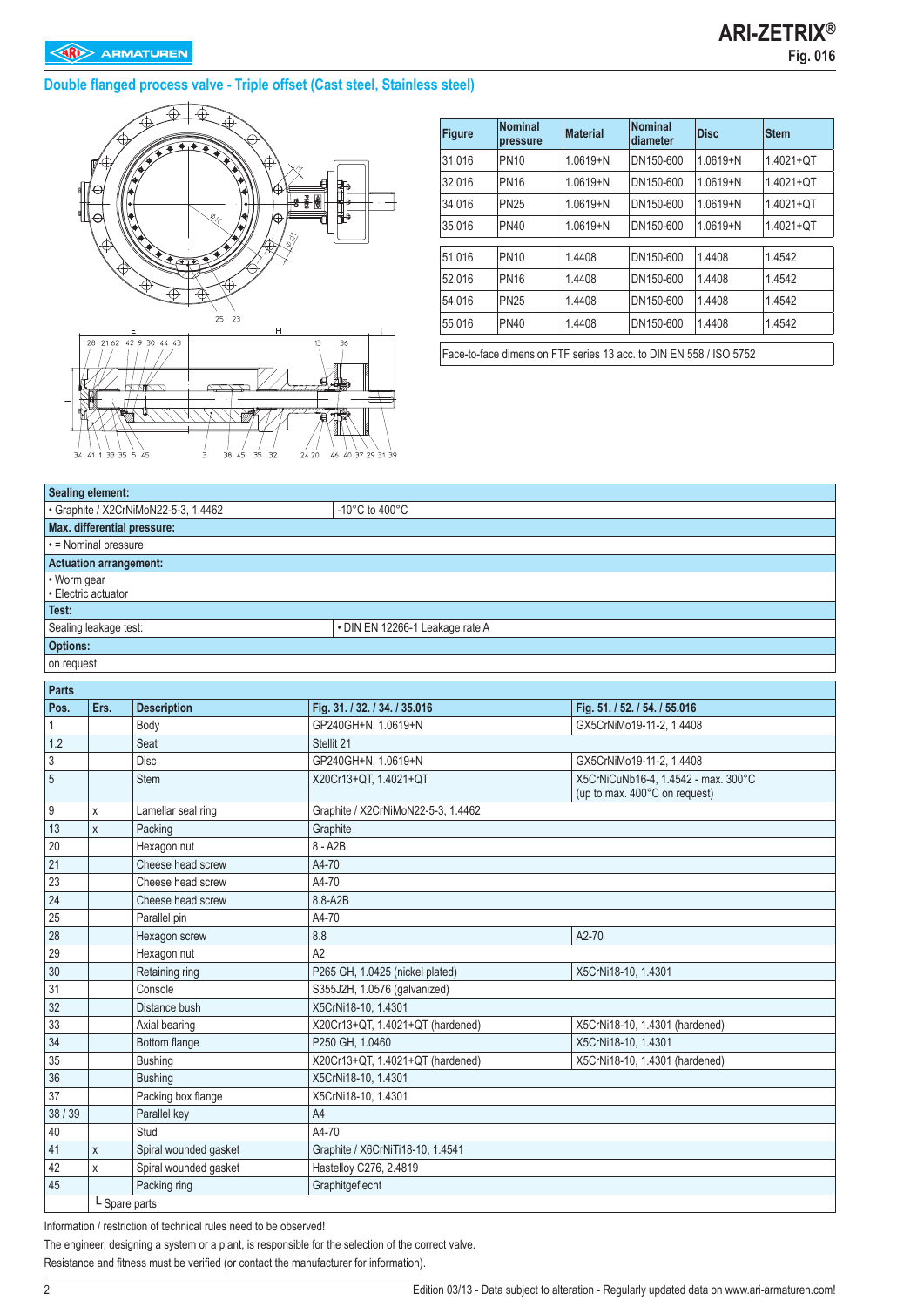**EXAMPLE ARMATUREN** 

**ARI-ZETRIX® Dimensions / Pressure-temperature-ratings**

| <b>DN</b>                                    |             |                                                                       |      | 150           | 200           | 250           | 300           | 350           | 400           | 500                                                                                  | 600           |
|----------------------------------------------|-------------|-----------------------------------------------------------------------|------|---------------|---------------|---------------|---------------|---------------|---------------|--------------------------------------------------------------------------------------|---------------|
|                                              |             | Face-to-face dimension FTF series 13 acc. to DIN EN 558 / ISO 5752    |      |               |               |               |               |               |               |                                                                                      |               |
| L                                            |             |                                                                       | (mm) | 140           | 152           | 165           | 178           | 190           | 216           | 229                                                                                  | 267           |
| <b>Dimensions</b>                            |             |                                                                       |      |               |               |               |               |               |               |                                                                                      |               |
|                                              |             | H                                                                     | (mm) | 344           | 371           | 498           | 552           | 588           | 662           | 712                                                                                  | 763           |
| PN10 / PN16 / PN25                           |             | E                                                                     | (mm) | 185           | 204           | 239           | 267           | 305           | 337           | 392                                                                                  | 460           |
|                                              |             |                                                                       | (mm) | 55            | 55            | 55            | 65            | 65            | 80            | 110                                                                                  | 110           |
|                                              |             | Η                                                                     | (mm) | 344           | 400           | 575           | 601           | 636           | 661           | 762                                                                                  | 819           |
| <b>PN40</b>                                  |             | Ε                                                                     | (mm) | 185           | 215           | 251           | 285           | 317           | 356           | 416                                                                                  | 496           |
|                                              |             |                                                                       | (mm) | 55            | 65            | 80            | 80            | 110           | 110           | 130                                                                                  | 130           |
|                                              |             | Standard-flange dimensions / Hexagon screw (Quantity, Thread, Length) |      |               |               |               |               |               |               |                                                                                      |               |
|                                              |             | ØK                                                                    | (mm) | 240           | 295           | 350           | 400           | 460           | 515           | 620                                                                                  | 725           |
|                                              |             | n x Ød1                                                               | (mm) | 4 x 22        | 4 x 22        | 8 x 22        | 8 x 22        | 12 x 22       | 12 x 26       | 16 x 26                                                                              | 16 x 30       |
| <b>PN10</b>                                  |             | Screw (M x I)                                                         | (mm) | M20 x 90      | M20 x 90      | M20 x 100     | M20 x 100     | M20 x 100     | M24 x 100     | M24 x 110                                                                            | M27 x 120     |
|                                              |             | $n \times M$                                                          | (mm) | $4 \times 20$ | $4 \times 20$ | $4 \times 20$ | $4 \times 20$ | $4 \times 20$ | $4 \times 24$ | $4 \times 24$                                                                        | $4 \times 27$ |
|                                              |             | Screw (M x I)                                                         | (mm) | M20 x 50      | M20 x 50      | M20 x 50      | M20 x 50      | M20 x 50      | M24 x 50      | M24 x 60                                                                             | M27 x 70      |
| ØK<br>n x Ød1<br><b>PN16</b><br>$n \times M$ |             |                                                                       | (mm) | 240           | 295           | 355           | 410           | 470           | 525           | 650                                                                                  | 770           |
|                                              |             |                                                                       | (mm) | 4 x 22        | 8 x 22        | 8 x 26        | 8 x 26        | 12 x 26       | 12 x 30       | 16 x 33                                                                              | 16 x 36       |
|                                              |             | Screw $(M \times I)$                                                  | (mm) | M20 x 90      | M20 x 90      | M24 x 100     | M24 x 100     | M24 x 110     | M27 x 110     | M30 x 130                                                                            | M33 x 150     |
|                                              |             |                                                                       | (mm) | $4 \times 20$ | 4 x 20        | $4 \times 24$ | $4 \times 24$ | $4 \times 24$ | $4 \times 27$ | 4 x 30                                                                               | 4 x 33        |
|                                              |             | Screw $(M \times I)$                                                  | (mm) | M20 x 50      | M20 x 50      | M24 x 50      | M24 x 60      | M24 x 60      | M27 x 60      | M30 x 80                                                                             | M33 x 90      |
|                                              |             | ØK                                                                    | (mm) | 250           | 310           | 370           | 430           | 490           | 550           | 660                                                                                  | 770           |
|                                              |             | n x Ød1                                                               | (mm) | $4 \times 26$ | 8 x 26        | 8 x 30        | 12 x 30       | 12 x 33       | 12 x 36       | 16 x 36                                                                              | 16 x 39       |
| <b>PN25</b>                                  |             | Screw $(M \times I)$                                                  | (mm) | M24 x 95      | M24 x 100     | M27 x 110     | M27 x 110     | M30 x 120     | M33 x 130     | M33 x 140                                                                            | M36 x 180     |
|                                              |             | $n \times M$                                                          | (mm) | 4 x M24       | 4 x M24       | 4 x M27       | 4 x M27       | 4 x M30       | 4 x M33       | 4 x M33                                                                              | 4 x M36       |
|                                              |             | Screw $(M \times I)$                                                  | (mm) | M24 x 60      | M24 x 60      | M27 x 60      | M27 x 60      | M30 x 70      | M33 x 80      | M33 x 90<br>670<br>16 x 42<br>M39 x 170<br>4 x M39<br>M39 x 100<br>454<br>523<br>460 | M36 x 100     |
|                                              |             | ØK                                                                    | (mm) | 250           | 320           | 385           | 450           | 510           | 585           |                                                                                      | 795           |
|                                              |             | n x Ød1                                                               | (mm) | $4 \times 26$ | 8 x 30        | 8 x 33        | 12 x 33       | 12 x 36       | 12 x 39       |                                                                                      | 16 x 48       |
| <b>PN40</b>                                  |             | Screw (M x I)                                                         | (mm) | M24 x 95      | M27 x 105     | M30 x 120     | M30 x 130     | M33 x 140     | M36 x 150     |                                                                                      | M45 x 200     |
|                                              |             | $n \times M$                                                          | (mm) | 4 x M24       | 4 x M27       | 4 x M30       | 4 x M30       | 4 x M33       | 4 x M36       |                                                                                      | 4 x M45       |
|                                              |             | Screw (M x I)                                                         | (mm) | M24 x 60      | M27 x 70      | M30 x 70      | M30 x 80      | M33 x 80      | M36 x 90      |                                                                                      | M45 x 120     |
| Weights                                      |             |                                                                       |      |               |               |               |               |               |               |                                                                                      |               |
|                                              | PN10/16/25  | Fig. 31./32./34.016                                                   | (kg) | 65            | 80            | 98            | 131           | 175           | 236           |                                                                                      | 530           |
|                                              | <b>PN40</b> | Fig. 35.016                                                           | (kg) | 65            | $90\,$        | 105           | 182           | 260           | 345           |                                                                                      | 832           |
|                                              | PN10/16/25  | Fig. 51./52./54.016                                                   | (kg) | 68            | 84            | 103           | 136           | 180           | 242           |                                                                                      | 537           |
| 1.0619+N<br>1.4408                           | <b>PN40</b> | Fig. 55.016                                                           | (kg) | 68            | 96            | 110           | 187           | 265           | 352           | 529                                                                                  | 841           |

| Pressure-temperature-ratings | Intermediate values for max. permissible operational pressures can be determined by linear<br>interpolation of the given temperature / pressure chart. |       |                                          |                                       |                 |                 |                 |                 |                 |  |
|------------------------------|--------------------------------------------------------------------------------------------------------------------------------------------------------|-------|------------------------------------------|---------------------------------------|-----------------|-----------------|-----------------|-----------------|-----------------|--|
| acc. to manuf, standard      | PN                                                                                                                                                     |       | -10 $^{\circ}$ C to 120 $^{\circ}$ C     | 150 °C                                | 200 °C          | 250 °C          | 300 °C          | 350 °C          | $400^{\circ}$ C |  |
| $1.0619 + N$                 | 10                                                                                                                                                     | (bar) |                                          | on request                            |                 |                 |                 |                 |                 |  |
| $1.0619 + N$                 | 16                                                                                                                                                     | (bar) | 16                                       | 15.3<br>11<br>14<br>13<br>10,2<br>9,5 |                 |                 |                 |                 |                 |  |
| $1.0619 + N$                 | 25                                                                                                                                                     | (bar) | 25                                       | 23.9                                  | 22              | 20              | 17.2            | 16              | 14,8            |  |
| $1.0619 + N$                 | 40                                                                                                                                                     | (bar) | 40                                       | 38,1                                  | 35              | 32              | 28              | 25,7            | 23,8            |  |
| acc. to DIN EN 1092-1        | PN                                                                                                                                                     |       | -10 $^{\circ}$ C to 100 $^{\circ}$ C     | $150^{\circ}$ C                       | $200^{\circ}$ C | $250^{\circ}$ C | $300^{\circ}$ C | $350^{\circ}$ C | $400^{\circ}$ C |  |
| 1.4408                       | 10                                                                                                                                                     | (bar) | 10                                       | 9                                     | 8.4             | 7.9             | 7.4             | 7.1             | 6,8             |  |
| 1.4408                       | 16                                                                                                                                                     | (bar) | 16                                       | 14,5                                  | 13,4            | 12,7            | 11,8            | 11,4            | 10,9            |  |
| 1.4408                       | 25                                                                                                                                                     | (bar) | 25<br>22.7<br>21<br>18,5<br>19.8<br>17.8 |                                       |                 |                 |                 | 17,1            |                 |  |
| 1.4408                       | 40                                                                                                                                                     | (bar) | 40                                       | 36.3                                  | 33,7            | 31.8            | 29,7            | 28,5            | 27,4            |  |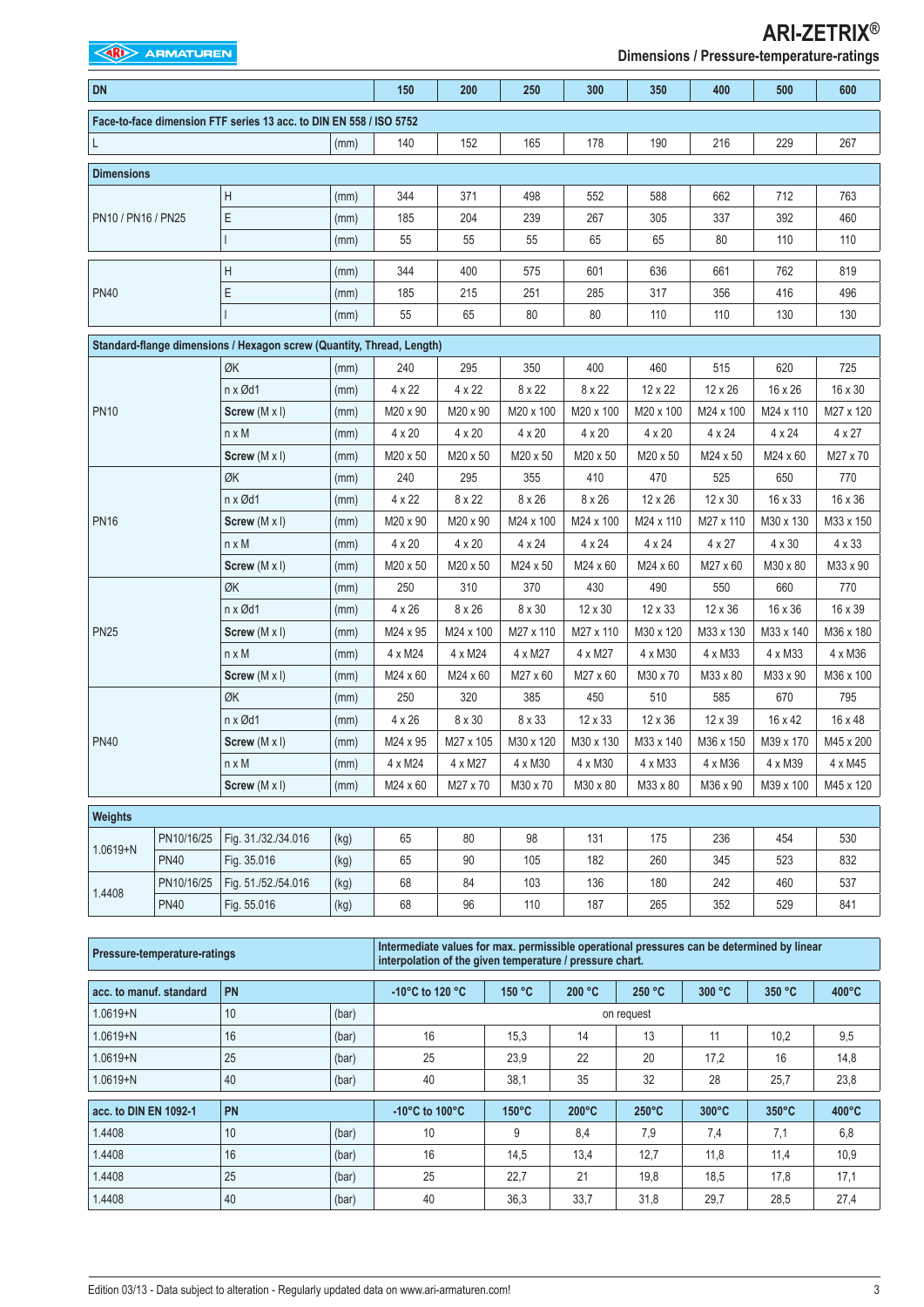# **Double flanged process valve with worm gear**



| <b>Parts</b>                                                                                         |               |                          |                                  |                                        |                    |                    |                     |                     |                  |                  |                  |                 |      |
|------------------------------------------------------------------------------------------------------|---------------|--------------------------|----------------------------------|----------------------------------------|--------------------|--------------------|---------------------|---------------------|------------------|------------------|------------------|-----------------|------|
| Pos.                                                                                                 | Ers.          | <b>Description</b>       |                                  | Fig. 34.016 / 35.016 / 54.016 / 55.016 |                    |                    |                     |                     |                  |                  |                  |                 |      |
| 31                                                                                                   |               | Console                  |                                  | S355J2H, 1.0576                        |                    |                    |                     |                     |                  |                  |                  |                 |      |
| 50                                                                                                   |               | Worm gear                |                                  |                                        |                    |                    |                     |                     |                  |                  |                  |                 |      |
|                                                                                                      | L Spare parts |                          |                                  |                                        |                    |                    |                     |                     |                  |                  |                  |                 |      |
| <b>DN</b>                                                                                            |               |                          |                                  |                                        |                    | 150                | 200                 | 250                 | 300              | 350              | 400              | 500             | 600  |
|                                                                                                      |               |                          |                                  |                                        |                    |                    |                     |                     |                  |                  |                  |                 |      |
|                                                                                                      |               | H1 (to middle of valve)  |                                  |                                        | (mm)               | 585                | 612                 | 739                 | 844              | 980              | 1110             | 1017            | 1068 |
| PN10/                                                                                                |               | P <sub>2</sub><br>(mm)   |                                  |                                        |                    |                    | 297                 | 297                 | 305              | 305              | 346              | 417             | 417  |
|                                                                                                      |               | ØC                       | 400                              | 400                                    | 400                | 500                | 700                 | 800                 | 500              | 500              |                  |                 |      |
|                                                                                                      |               | Type of gear             | AB550<br><b>FS</b>               | AB550<br><b>FS</b>                     | AB550<br><b>FS</b> | AB880<br><b>FS</b> | AB880<br>SP4 FS     | AB1250<br><b>FS</b> | AB1950<br>SP4 FS | AB1950<br>SP4 FS |                  |                 |      |
|                                                                                                      |               | H1 (to middle of valve)  |                                  |                                        | (mm)               | 585                | 692                 | 973                 | 1049             | 941              | 966              | 1121            | 1128 |
|                                                                                                      |               | P <sub>2</sub>           |                                  |                                        | (mm)               | 297                | 305                 | 346                 | 346              | 417              | 417              | 470             | 470  |
|                                                                                                      |               | ØC                       |                                  |                                        | (mm)               | 400                | 500                 | 700                 | 800              | 500              | 500              | 600             | 500  |
|                                                                                                      |               | Type of gear             |                                  |                                        | AB550<br><b>FS</b> | AB880<br><b>FS</b> | AB1250<br><b>FS</b> | AB1250<br><b>FS</b> | AB1950<br>PR4 FS | AB1950<br>PR4 FS | AB6800<br>PR4 FS | AB6800<br>PR6FS |      |
|                                                                                                      |               |                          |                                  |                                        |                    |                    |                     |                     |                  |                  |                  |                 |      |
|                                                                                                      |               | PN10/16/25               | Fig. 31./32./34.016 mit Getriebe |                                        | (kg)               | 73                 | 88                  | 106                 | 146              | 190              | 263              | 495             | 575  |
|                                                                                                      |               | <b>PN40</b>              | Fig. 35.016 mit Getriebe         |                                        | (kg)               | 73                 | 105                 | 120                 | 209              | 301              | 390              | 607             | 916  |
|                                                                                                      |               | PN10/16/25               | Fig. 51./52./54.016 mit Getriebe |                                        | (kg)               | 76                 | 92                  | 111                 | 151              | 195              | 269              | 501             | 582  |
| <b>Dimensions</b><br>PN16/<br><b>PN25</b><br><b>PN40</b><br><b>Weights</b><br>$1.0619 + N$<br>1.4408 | <b>PN40</b>   | Fig. 55.016 mit Getriebe |                                  | (kg)                                   | 76                 | 111                | 125                 | 214                 | 306              | 397              | 613              | 925             |      |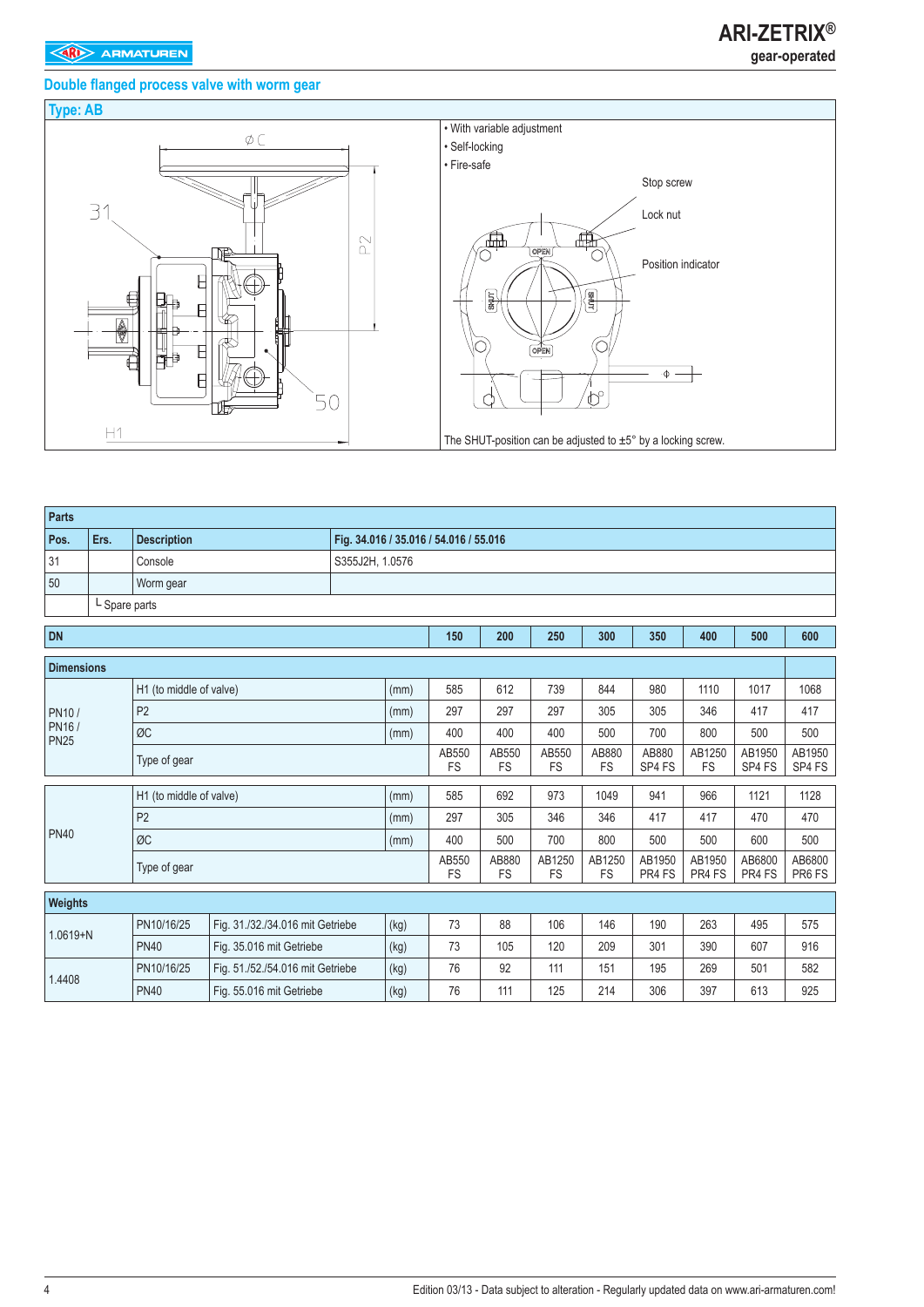# **ARI-ZETRIX® actuated**

## **Double flanged process valve with electric rotary actuator**

# **Type: Auma** • for temporary service S 2-15 min. (or control S4 25%)  $H1$ • 400V 50Hz (230V 50Hz) • Enclosure IP 67 • Temperature guard in the motor • Heating  $\approx$ **Accessories**: - Travel switch - Potentiometer - Auma Matic - Valve positioner 0-10V / 4-20mA - Position-transmitter δ **Voltages:** Other voltages on request **For connection refer to terminal connection in the operating instructions of the actuator !**  $\geq 4$  $\overline{a}$

**Actuator allocation on request**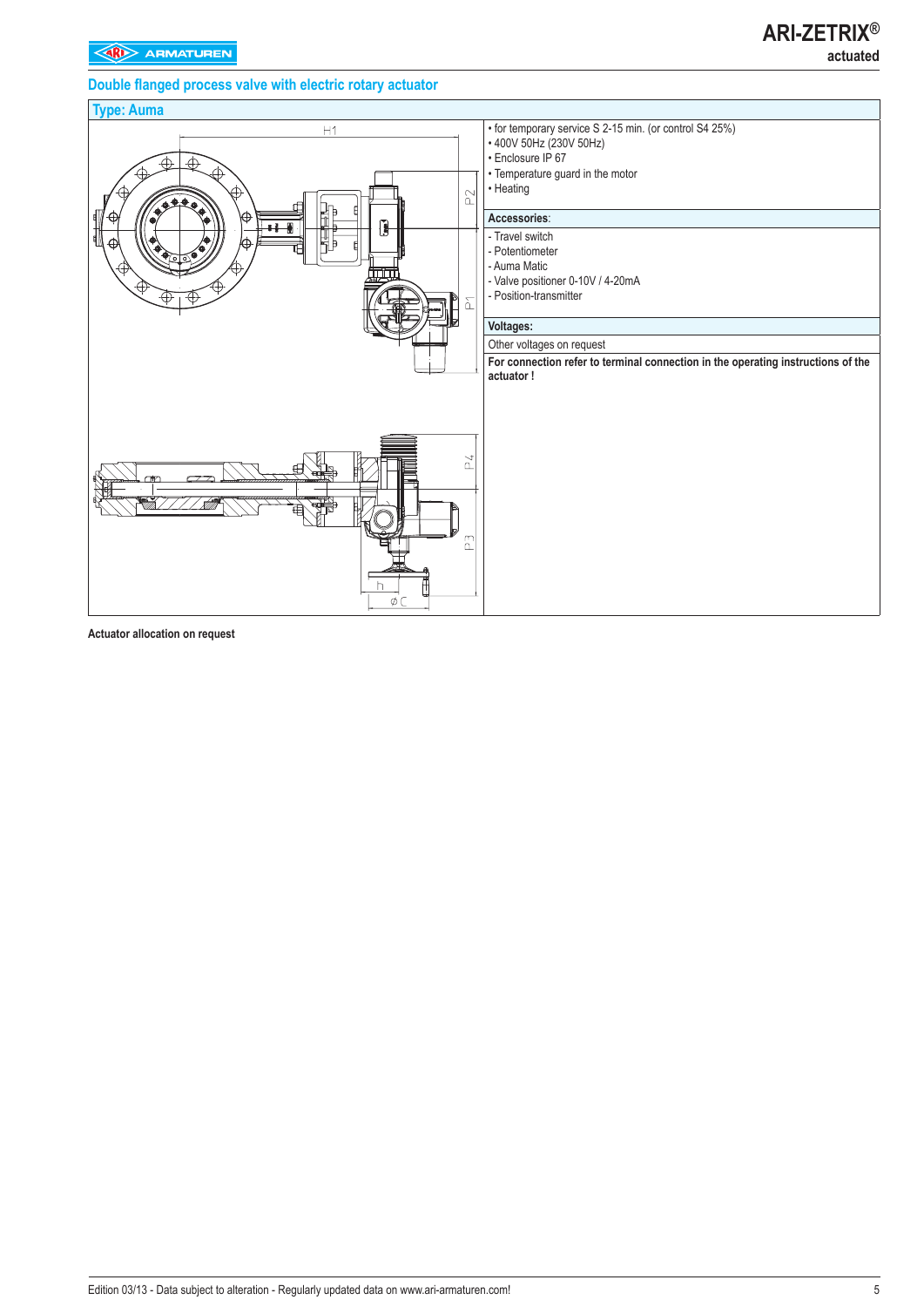## **Actuator flange connection EN ISO 5211**





#### **PN10 / PN16 / PN25**

| <b>DN</b>                       |      | 150   | 200             | 250   | 300   | 350   | 400             | 500   | 600             |
|---------------------------------|------|-------|-----------------|-------|-------|-------|-----------------|-------|-----------------|
| Connection EN ISO 5211          |      |       | F <sub>12</sub> |       |       | F14   | F <sub>16</sub> |       | F <sub>25</sub> |
| Stem with 2 parallel keys 90°   | (mm) | 36 h9 | 36 h9           | 36 h9 | 42 h9 | 42 h9 | 48 h9           | 60 h9 | 70 h9           |
| Ø d (Whole-Ø)                   | (mm) | 13    | 13              | 13    | 17    | 17    | 21              | 17    | 17              |
| Ø D2 (Inside-Ø)                 | (mm) | 85    | 85              | 85    | 100   | 100   | 130             | 200   | 200             |
| Ø D3 (Screw-hole circle)        | (mm) | 125   | 125             | 125   | 140   | 140   | 165             | 254   | 254             |
|                                 | (mm) | 55    | 55              | 55    | 65    | 65    | 80              | 110   | 110             |
|                                 | (mm) | 8     | 8               | 8     | 8     | 8     | 14              | 14    | 14              |
| <b>PN40</b>                     |      |       |                 |       |       |       |                 |       |                 |
| <b>DN</b>                       |      | 150   | 200             | 250   | 300   | 350   | 400             | 500   | 600             |
| Connection EN ISO 5211          |      | F12   | F14             |       | F16   |       | F <sub>25</sub> |       | F30             |
| Stem with 2 parallel keys 90°   | (mm) | 36 h9 | 42 h9           | 42 h9 | 48 h9 | 60 h9 | 60 h9           | 70 h9 | 80 h9           |
| Ø d (Whole-Ø)                   | (mm) | 13    | 17              | 21    | 21    | 17    | 17              | 21    | 21              |
| Ø D2 (Inside-Ø)                 | (mm) | 85    | 100             | 130   | 130   | 200   | 200             | 230   | 230             |
| Ø D3 (Screw-hole circle)        | (mm) | 125   | 140             | 165   | 165   | 254   | 254             | 298   | 298             |
|                                 | (mm) | 55    | 65              | 80    | 80    | 110   | 110             | 130   | 130             |
|                                 | (mm) | 8     | 8               | 14    | 14    | 14    | 14              | 14    | 14              |
| 4-square connection on request. |      |       |                 |       |       |       |                 |       |                 |

# **ARI-ZETRIX® Actuator flange connection**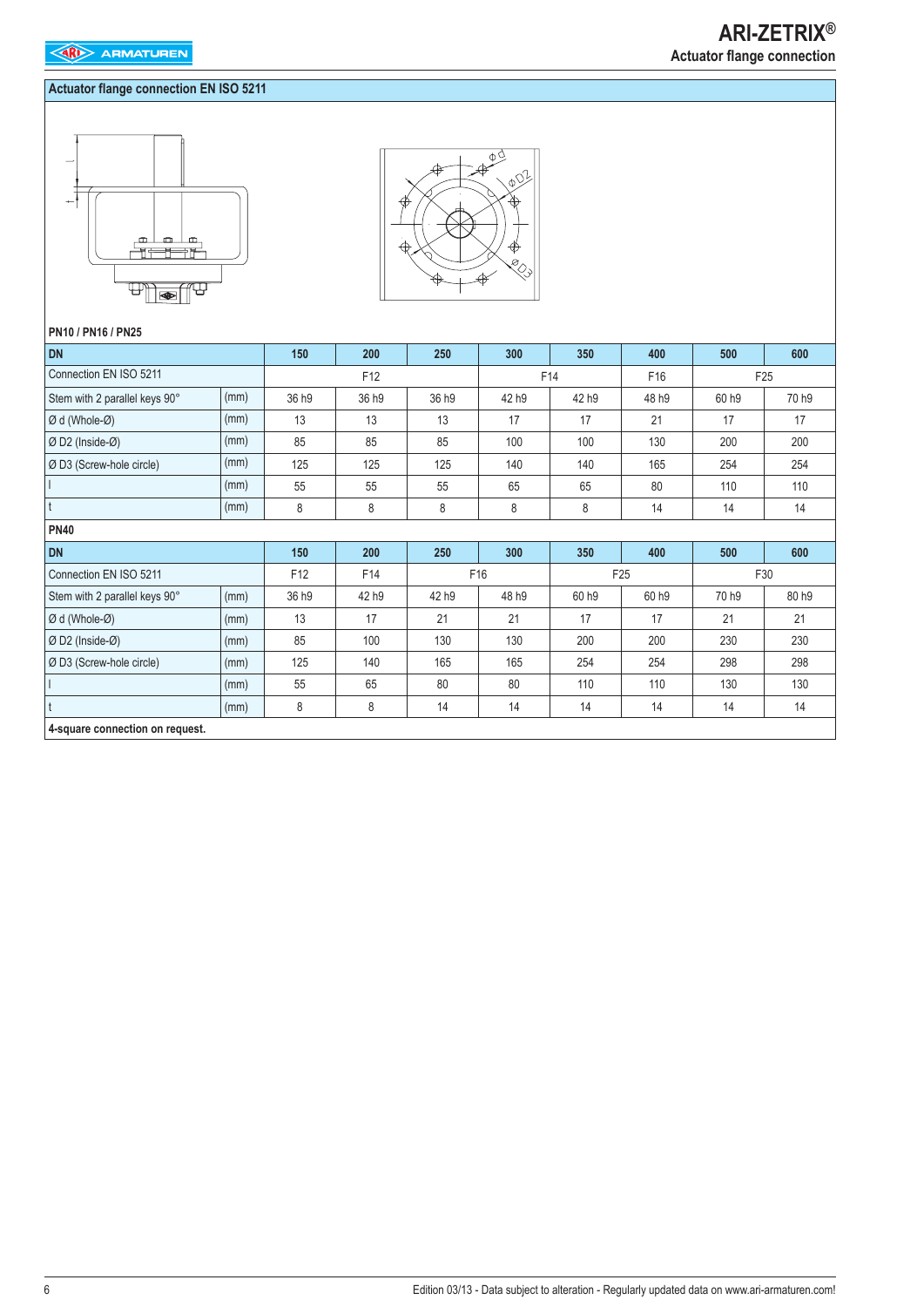| Kys-value / Zeta-value |            |                        |      |      |      |      |      |      |       |       |  |
|------------------------|------------|------------------------|------|------|------|------|------|------|-------|-------|--|
| <b>DN</b>              |            |                        | 150  | 200  | 250  | 300  | 350  | 400  | 500   | 600   |  |
| PN10/16/25             | Kvs-value  | (m <sup>3</sup> /h)    | 645  | 1245 | 2110 | 3195 | 4230 | 5650 | 9260  | 13520 |  |
|                        | Zeta-value | $\qquad \qquad \cdots$ | 1,94 | 1.65 | .40  | 1,27 | 1,34 | 1,28 | 1.16  | 1,13  |  |
|                        | Kvs-value  | (m <sup>3</sup> /h)    | 515  | 1020 | 1940 | 2915 | 3765 | 5090 | 8235  | 12445 |  |
| <b>PN40</b>            | Zeta-value | $\qquad \qquad \cdots$ | 3,05 | 2,46 | .66  | 1,52 | .69  | 1,58 | 47. ا | 1,34  |  |

| Difference between disc outside-diameter and face-to-face |      |     |       |       |       |       |       |       |       |  |
|-----------------------------------------------------------|------|-----|-------|-------|-------|-------|-------|-------|-------|--|
| <b>DN</b>                                                 |      | 150 | 200   | 250   | 300   | 350   | 400   | 500   | 600   |  |
| B                                                         | (mm) | --  | 28,5  | 43,5  | 57,5  |       | 87.4  | 132,5 | 165,5 |  |
| D                                                         | (mm) | --  | 123,3 | 169.3 | 209,6 | 261,3 | 301.6 | 411   | 503   |  |